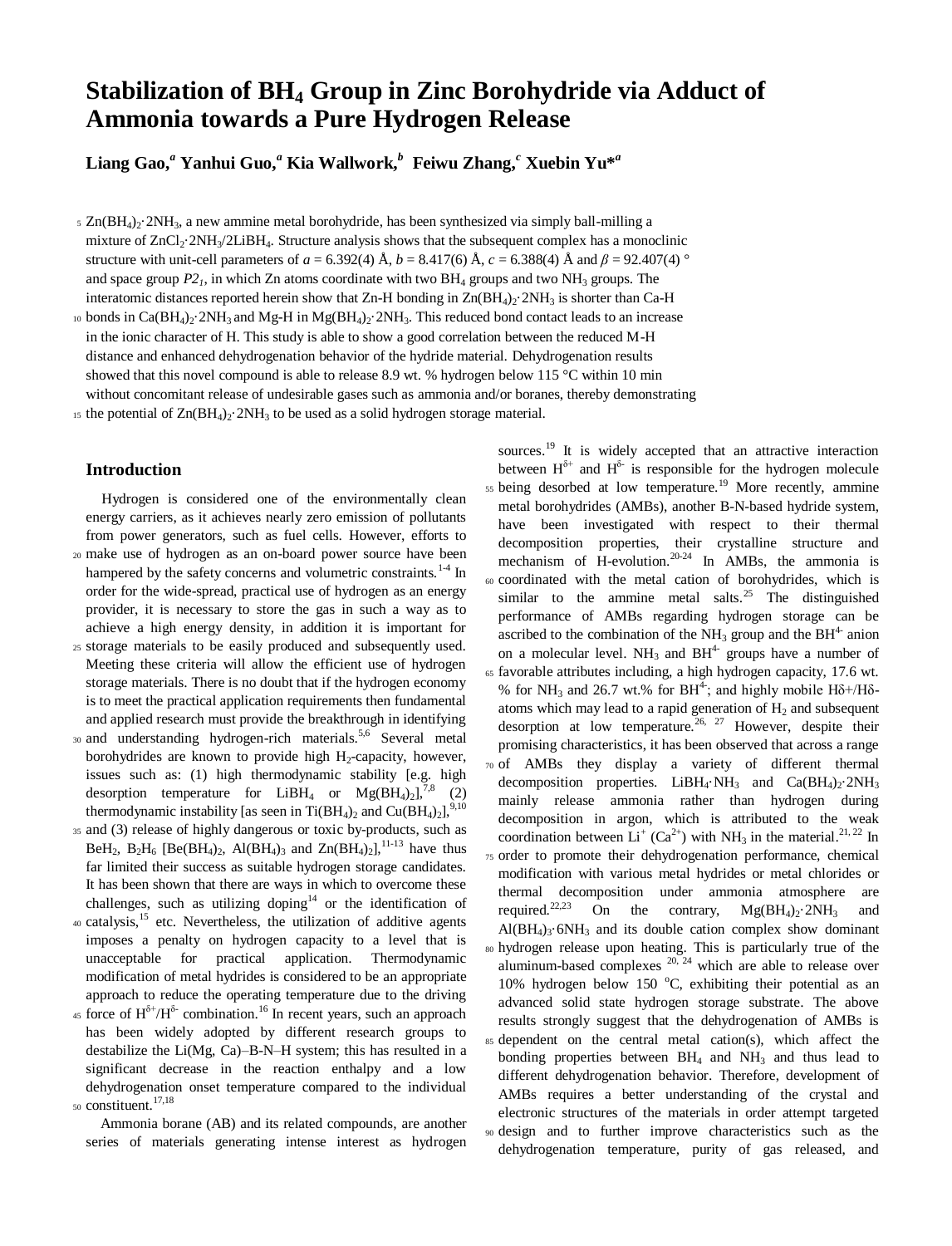thermodynamic properties.

Along with  $Mg^{2+}$  and  $Al^{3+}$ ,  $Zn^{2+}$  is also able to form strong coordination bonds with ammonia, which suggests potential for favorable dehydrogenation of ammonia complexes of the Zinc

- <sub>5</sub> borohydride system.<sup>28-31</sup> As early as 1959, zinc tetrahydroborate amines  $(Zn(BH_4)$ <sup>2</sup>·4NH<sub>3</sub> could be obtained from aqueousammoniacal solutions at low temperature by exchange reaction between the metal salts and sodium tetrahydroborate.<sup>31</sup> However, to the best of our knowledge, there have been no reports on the
- 10 formation of  $Zn(BH_4)_2$ :  $2NH_3$  and dehydrogenation properties of this class materials. In this paper, we report the synthesis and detailed structural, physical, and chemical characterization of the new ammine borohydride-based material  $Zn(BH_4)_2$ ·2NH<sub>3</sub>. Our results show that the dehydrogenation properties of
- $15$  Zn(BH<sub>4</sub>) $\cdot$ 2NH<sub>3</sub> are significantly improved in terms of dehydrogenation temperature, hydrogen capacity, and the purity of gas released compared to the other reported ammine metal borohydrides. In addition, density functional theory results relating to this compound are compared to results from similar 20 calculations for  $Ca(BH_4)_2$ ·2NH<sub>3</sub> and Mg(BH<sub>4</sub>)<sub>2</sub>·2NH<sub>3</sub> and
- hydrogen release properties of these materials are discussed.

# **Experimental**

### **Sample and equipments**

LiBH<sup>4</sup> (95%, J&K Co. Ltd), liquid anhydrous ammonia <sup>25</sup> (99.999%, Sinopharm Chemical Reagent Co. Ltd) and anhydrous ZnCl<sup>2</sup> (99.99%, Sigma Aldrich Co. Ltd) were all sourced commercially. In order to produce pure  $ZnCl_2.2NH_3$ ,  $ZnCl_2$ ·6NH<sub>3</sub> was pre-fabricated by exposing  $ZnCl_2$  powder in 1 atm ammonia for 24 hours and then thermally decomposing the

- 30 product to  $ZnCl_2$ -2NH<sub>3</sub> and NH<sub>3</sub> under Ar flow at 150 °C. The composition of  $ZnCl_2$ ·2NH<sub>3</sub> was identified by gravimetry. XRD results (Figure S1) revealed that the synthesized  $ZnCl_2.2NH_3$ structure is orthorhombic (space group Imam) with lattice parameters a = 7.7025(2) Å, b = 8.1005(3) Å and c = 8.5051(3)
- 35 Å, which is consistent with that reported in literature.<sup>32</sup>  $Zn(BH_4)_2$ . 2NH<sub>3</sub> was prepared by milling the mixture of LiBH<sub>4</sub> and  $ZnCl_2.2NH_3$  in a 2:1 molar ratio for 60 min (planetary OM-1SP2) at 400 rpm under argon using stainless steel spheres with a BPR of 60:1. The milling process was carried out alternating 6
- <sup>40</sup> min of milling and 6 min of rest in order to avoid an unacceptable increase in the temperature of the powders in the vial. By way of comparison,  $ZnCl_2/2LiBH_4$  was also processed under the same conditions as described above. All handling of the powders before and after milling were carried out in a glove box
- <sup>45</sup> containing an argon atmosphere. Gas release property measurements were performed by thermogravimetry analysis connected to a mass spectrometer (TGA-MS), using a heating rate of 10  $^{\circ}$ C min<sup>-1</sup> under 1 atm Nitrogen with a purge rate of 200  $\text{cm}^3$  min<sup>-1</sup>. To identify all possible gaseous products, survey scans

<sup>50</sup> in the mass range of 2-80 amu were recorded from the two samples. The temperature dependence of desorption/decomposition was monitored by a Sievert's temperature-programmed-desorption (TPD) under 1 atm argon.

High-resolution X-ray powder diffraction data were collected 55 from  $Zn(BH_4)$ <sup>2</sup>NH<sub>3</sub> samples at the Australian Synchrotron powder diffraction beamline,  $33$  using the Mythen-II detector.  $34$ For phase identification and structure determination, the sample was loaded into a pre-dried 0.5 mm special-glass capillary whilst inside an Argon-filled glove box. The capillary was sealed with <sup>60</sup> vacuum grease for X-ray diffraction measurements. High temperature in-situ XRD were conducted using a Cyberstar hot air blower at a heating rate of  $3^{\circ}$ C min<sup>-1</sup>; and data were collected over the temperature range 25 to 430 °C, in steps of 5 °C. For insitu high temperature measurements, the sample was loaded into <sup>65</sup> a 0.7 mm quartz capillary and mounted in a gas flow-cell in order to maintain an argon atmosphere over the sample throughout the experiment. Data were collected for all measurements at a wavelength of 0.8260 Å, determined through the use of NIST standard LaB6 660a. Solid-state infrared spectra of the samples <sup>70</sup> (as KBr pellets) were recorded on a Nicolet Nexus 470 in the range of 300 cm<sup>-1</sup> to 4000 cm<sup>-1</sup>. During the IR measurement, samples were loaded into a sealed tube with  $CaF<sub>2</sub>$  windows. Solid-state <sup>11</sup>B NMR data were recorded (DSX 300) using a Doty CP-MAS probe with no probe background. All of those solid  $75$  samples were spun at 12 kHz, using 4 mm  $ZrO<sub>2</sub>$  rotors filled

under a purified argon atmosphere within a glove box. A 0.55 μs single-pulse excitation was employed, with repetition times of 1.5 s. Differential scanning calorimetry (DSC) was performed by netzsch 204HP DSC under argon with a gas flow of 20 ml min<sup>-1</sup>

 $so$  at a heating rate of 10 K min<sup>-1</sup>. The N and H elemental analyses were performed using an Elementar Vario EL-III instrument. The isothermal dehydrogenation performances of the samples were examined by TPD apparatus with typical sample weigh of 90 mg. For comparison, the TG and TPD results relative to the pure  $85$  Zn(BH<sub>4</sub>)<sub>2</sub>.2NH<sub>3</sub> are also showed in this study.

#### **Sample and equipments**

The geometries of  $Me(BH_4)_{2}$ .  $2NH_3$  (Me = Zn, Ca or Mg) have been optimized by first principles calculations with the CASTEP code<sup>35, 36</sup> based on density functional theory (DFT). The Perdew <sup>90</sup> Burke Ernzerhof (PBE) functional was used with the generalized gradient approximation (GGA) for all calculations. <sup>37</sup> The ultrasoft pseudopotentials that we used have the valence-electron configurations of  $1s<sup>1</sup>$  (core radius 0.8 a. u.) for H,  $2s<sup>2</sup>2p<sup>1</sup>$  (core radius 1.4 a. u.) for B,  $2s^2 2p^3$  (core radius 1.4 a. u.) for N,  $3d^{10} 4s^2$ 95 (core radius 2.0 a. u.) for Zn,  $2p^{6}3s^{2}$  (core radius 2.06 a. u.) for Mg and  $3S^22p^64S^2$  (core radius 1.6 a. u.) for Ca. The initial  $Me(BH<sub>4</sub>)<sub>2</sub>$ . 2NH<sub>3</sub> structures for optimization were taken from the X-ray refinement data directly. We have used the plane-wave cutoff of 500 eV for representing the wave functions and 4 x 3 x 4 k-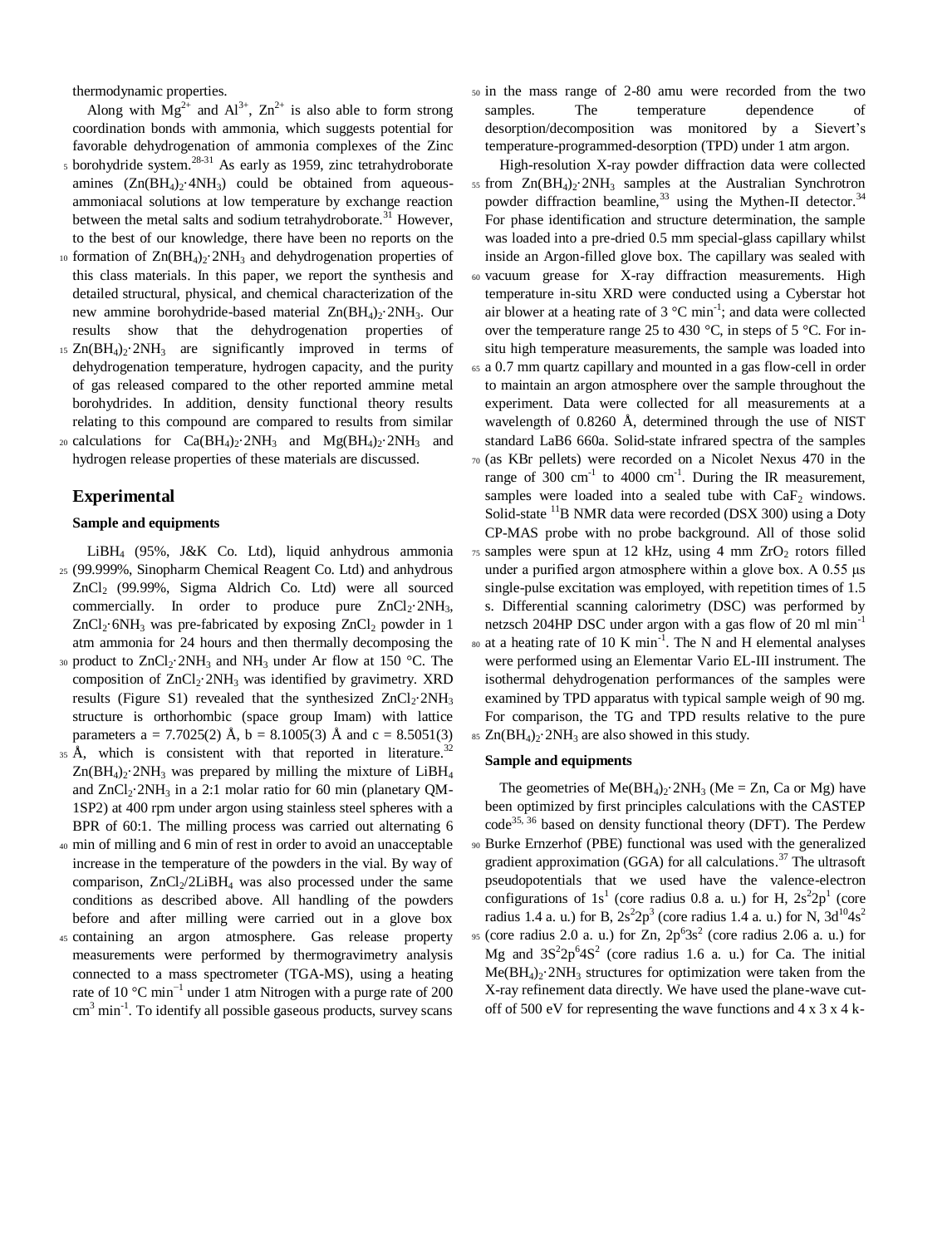

point grid (i.e. 24 k-points) for the Brillouin zone sampling by the Monkhorst–Pack scheme. Geometry optimizations were performed using the BFGS procedure 38 at 0 K. The energy tolerance was  $5\times10^{-6}$  eV/atom; the maximum tolerance for force

the structure of  $Zn(BH_4)$ <sup>2</sup>NH<sub>3</sub> which has been solved by synchrotron radiation powder X-ray diffraction. (Structural data <sup>35</sup> and atomic position are summarized in Table S1-S3, respectively). Bragg peaks in the room temperature diffraction

**Fig. 1** Illustrations of the  $Zn(BH_4)_2$ ·2NH<sub>3</sub> structure: (a) 'molecular' fragment; and (b)  $2 \times 2 \times 2$  unit cell projected down the *c*-axis.

<sup>5</sup> and atom displacements along any Cartesian component was 0.01 eV/Å and  $5\times10^{-4}$  Å, respectively. These parameters lead to a satisfactory convergence of the total energy. Geometry optimization was conducted in this study with the full optimization. The calculated structure files (ZnBNH-2-opt.cif) <sup>10</sup> are attached in the supplementary information. The fullyoptimized structure was selected for further exploration and was used to calculate density of states (DOS) and the electron localization function (ELF) information.

#### **Results and discussions**

# <sup>15</sup> **Synthesis and Crystal structure determination**

Our proposal to synthesize  $Zn(BH_4)_2(NH_3)_2$  stems from the early report regarding  $Zn(BH_4)$ <sub>2</sub> preparation by solution chemistry:<sup>12(b), 39</sup>

 $2MBH_4+ZnCl_2$ <sup>Et<sub>2</sub>O</sup>  $2n(BH_4)_2+2MCl$  (1) (M=K, Li or <sup>20</sup> Na)

Given  $\text{Zn}^{2+}$  in  $\text{Zn}(BH_4)$ <sub>2</sub> is a soft Lewis acid as compared to alternatives such as  $Li^+$ , and  $Na^+$  which are hard acids,  $12(b)$  the desired metathesis reaction should occur by substituting the starting material of ZnCl<sub>2</sub> in Eqn. (1) with  $ZnCl_2·2NH_3$ , as <sup>25</sup> described in Eqn. (2).

 $ZnCl_2$ ·2NH<sub>3</sub>+2LiBH<sub>4</sub>  $\frac{\text{ball milling}}{\text{nulling}}$   $Zn(BH_4)$ <sub>2</sub>·2NH<sub>3</sub>+2LiCl (2)

The product of this reaction has been verified by XRD, FTIR and element analysis (N, H). Elemental analysis confirms that <sup>30</sup> there is no appreciable change in the ratio of N to H (before ball milling, N:H=1:7; and after ball milling, N:H=1:6.65), indicating no loss of NH<sup>3</sup> sources during the ball milling. This study reports

patterns from the sample were indexed to a monoclinic unit cell using the program DICVOL.<sup>40</sup> The space group  $P2<sub>1</sub>$  and  $P2<sub>1</sub>/m$ can be assigned based on systematic absences. The structure was  $40$  subsequently solved in the space group of  $P2<sub>I</sub>$  (No. 4) by global optimization in direct space, using the program FOX.<sup>41</sup> Rietveld refinement was performed using TOPAS v4.2,  $42$  and the refined lattice parameters are  $a = 6.392(4)$  Å,  $b = 8.417$  (6) Å,  $c =$ 6.388(4) Å,  $\beta$  = 92.407(4)°. The diffraction profile fit using these <sup>45</sup> parameters is shown in Figure S2; the Rietveld fit line and differences between the experimental and calculated values are visible.

The structure of  $Zn(BH_4)_2$ <sup>2</sup>NH<sub>3</sub>, as shown in Figure 1, can be described as comprising discrete units of  $Zn(BH_4)$ . 2NH<sub>3</sub> where <sup>50</sup> zinc cations are coordinated by 2NH<sup>3</sup> and 2BH4, similar to the interactions observed in  $Mg(BH_4)_2$ :  $2NH_3$  where the structure is described as essentially molecular.<sup>20</sup> The observed average Zn-N distance, of 2.13 Å, is a little longer than that in  $ZnCl_2$ -2NH<sub>3</sub> at  $2.02 \text{ Å}^{32}$  The difference in the structures of these two complexes <sup>55</sup> is evidently not caused by steric factors (the ionic radius of the BH<sub>4</sub> group is close to that of Cl but rather the possible formation of Cl-N hydrogen bonds in the latter. $43$  The Zn-B average distance of  $2.32 \text{ Å}$  is quite close to the corresponding contact in  $Mg(BH_4)_2$ <sup>2</sup>NH<sub>3</sub> (2.39 Å) for the pseudotetrahedral 60 coordinated Mg atom.<sup>20</sup> In addition, the packing of  $Zn(BH_4)_2$ ·2NH<sub>3</sub> is highly consistent with that observed in  $Mg(BH_4)_2$ <sup>2</sup>NH<sub>3</sub>, the N<sub>2</sub> edge of one molecule faces one B atom of another molecule. These interactions lead to the arrangement of the  $Zn(BH_4)_2$ ·2NH<sub>3</sub> molecules into pseudo-layers 65 perpendicular to the *a* axis. The Zn-H bonds in  $\text{Zn(BH4)}_2$ :  $2NH_3$ , at 1.9 Å, are shorter by *ca*. 0.2 Å, than those reported for the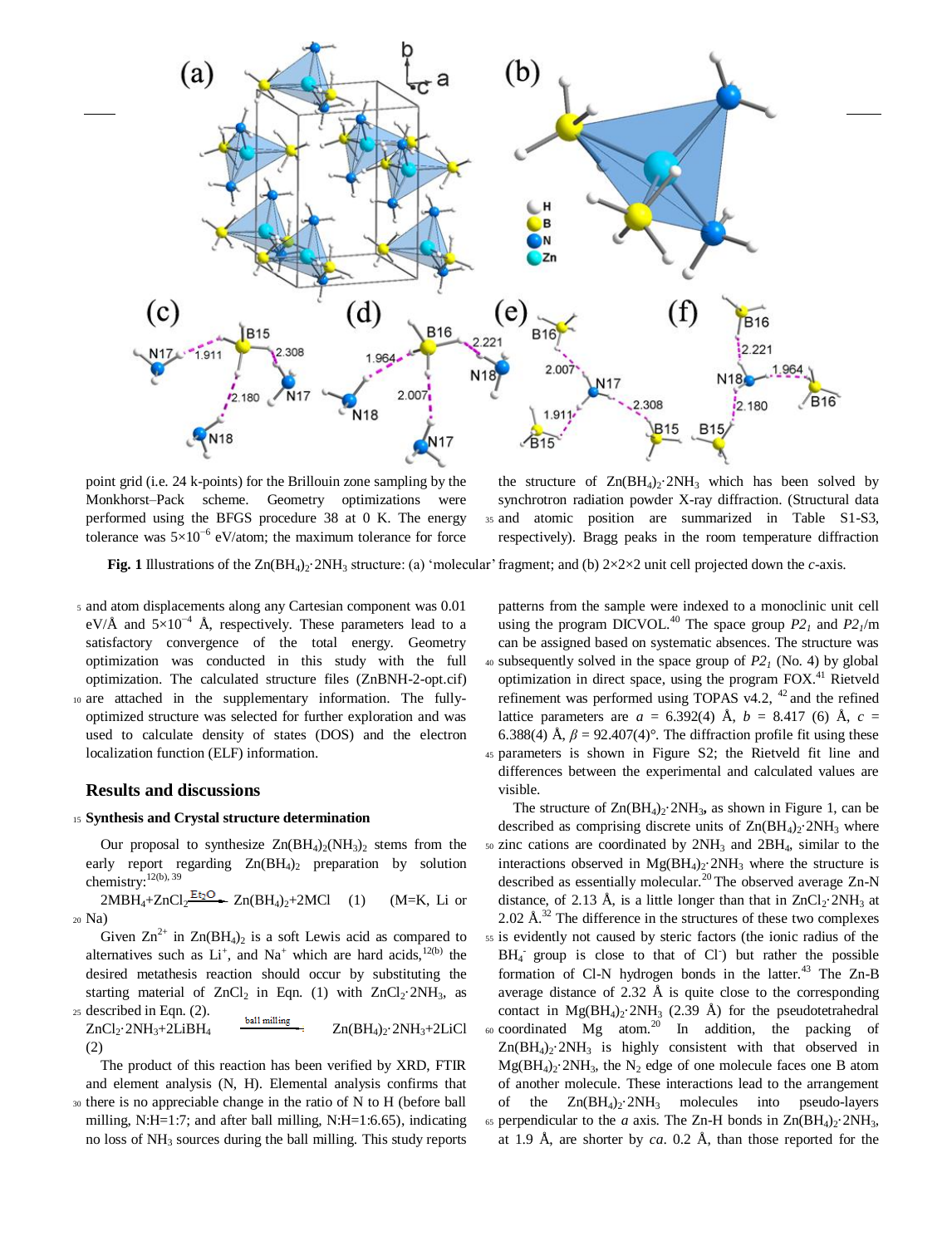

**Fig.** 2 FTIR spectra from reagents (a)  $ZnCl_2 \tcdot 2NH_3$  and (b) pure LiBH4. FTIR spectra from the product (c) post-milled  $ZnCl_2$ ·2NH<sub>3</sub>/2LiBH<sub>4</sub> and (d) post-heated  $ZnCl_2$ ·2NH<sub>3</sub>/2LiBH<sub>4</sub>. Regions of the spectra have been marked to denote relevant features pertaining to the structures.



**Fig. 3** TG-MS profiles for the as-prepared  $Zn(BH_4)2.2NH_3$ (a) and  $2LiBH<sub>4</sub>/ZnCl<sub>2</sub>$  (b). For comparison, the TG results relative to the  $Zn(BH_4)_2$ ·2NH<sub>3</sub>/2LiCl and pure  $Zn(BH_4)_2$ ·2NH<sub>3</sub> are showed in (a), respectively).

 $\text{Zn}_2(\text{BH}_4)$ <sub>5</sub> ion.<sup>39</sup> This observation is supported by FTIR data as

shown in Figure S3, which also shows a formed weakening of the Zn-H bond relative the reported Zn-H bond in  $Zn(BH_4)_2$ . Such weakening may be caused by the steric effects of  $NH_3$  group in  $5$  Zn(BH<sub>4</sub>)<sub>2</sub>·2NH<sub>3</sub>. Furthermore, the much shorter H-H distances  $(1.91-2.31 \text{ Å}, \text{Table S4})$  from  $Zn(BH_4)_2$ . 2NH<sub>3</sub> suggest the formation of dihydrogen bonding as addressed in other AMBs compounds.  $20-23$  As shown in Figure 1c, d, e, and f,  $Zn(BH_4)_2$ ·2NH<sub>3</sub> comprises  $H^{\delta^+}$  from NH<sub>3</sub> units and  $H^{\delta^-}$  from BH<sub>4</sub> <sup>10</sup> units indicating the high possibility to possess of strongly hybridized valence electrons or closed shell bonds between B-H and between N-H, which can be primarily responsible for stability of this structure at room temperature. The strong NH $\cdots$ HB interaction in Zn(BH<sub>4</sub>)<sub>2</sub>·2NH<sub>3</sub> structure is also expected <sup>15</sup> to have a great impact on improving the dehydrogenation performance.

It is reported that the preparation of neat  $Zn(BH)<sub>4</sub>$  using dry chemistry such as ball milling can be hindered by the tendency toward formation of mixed-cation (Zn-Li or Zn-Na) 20 borohydrides.<sup>44</sup> By analogy, it is also possible for the formation of LiZn( $BH_4$ )<sub>3</sub>·2NH<sub>3</sub> in the reaction of Eqn.(2). We tried to solve the structure on both  $LiZn(BH_4)_3$ ·2NH<sub>3</sub> and  $Zn(BH_4)_2$ ·2NH<sub>3</sub> chemical formula with all possible space groups with the relatively small volume  $(343.4\AA^3)$ . However, with 25 LiZn( $BH_4$ )<sub>3</sub> $\cdot$ 2NH<sub>3</sub> composition, the additional Li atom and  $BH_4$ group can not fit into the indexed monoclinic unit cell with overestimated density. In addition, if the final product is the formation of  $LiZn(BH_4)$ <sub>3</sub>·2NH<sub>3</sub>,  $ZnCl_2$ ·2NH<sub>3</sub> would be excessive. However, form the XRD results, no  $ZnCl<sub>2</sub>$ .  $2NH<sub>3</sub>$  can be identified <sup>30</sup> after ball milling (Figure S2). These results indirectly confirm that the formed ammoniate is the  $Zn(BH_4)$ . 2NH<sub>3</sub> rather than  $LiZn(BH_4)$ <sub>3</sub>.2NH<sub>3</sub>.

To improve the knowledge about the chemical bond information of  $Zn(BH_4)$ <sup>2</sup>/2NH<sub>3</sub>, we have carefully examined this <sup>35</sup> new phase by FTIR spectroscopy, before and after heat treatment, and have also obtained FTIR data from the reagents,  $ZnCl_2·2NH_3$ and LiBH4, for comparison (Figure 2). Features in the spectra pertaining to the starting materials are evident in the spectrum recorded from the post-milled sample, suggesting that both B and  $40$  N atoms are still in the integral ligation pattern BH<sub>4</sub><sup>-</sup> and NH<sub>3</sub> group.<sup>39</sup> Thus, although it is normally believed that it is not possible to locate H-atom positions from powder XRD data, this FTIR information, which is highly consistent with original  $NH<sub>3</sub>$ and BH<sub>4</sub>, lend credence to the rigid body modeling of  $BH_4^-$  and <sup>45</sup> NH<sup>3</sup> groups. Moreover, Zn-N bonding can be clearly observed in Figure 2c, following milling, at the same wavenumber as in  $ZnCl_2.2NH_3$ , implying that the Lewis acid to which  $NH_3$ coordinates is still  $Zn^{2+}$ . The bond length, as determined by powder diffraction is longer in Zn(BH<sub>4</sub>)<sub>2</sub>·2NH<sub>3</sub> (at *ca*. 2.13 Å) <sup>50</sup> compared to that in  $ZnCl_2 \tcdot 2NH_3$  (at 2.02 Å),<sup>32</sup> agreeing well with the decreasing intensity of IR absorption following milling. Notably, after ball milling of  $ZnCl_2·2NH_3$  and  $LiBH_4$ , the appearance of a weak peak observed in  $1409 \text{ cm}^{-1}$  (nearly exactly

 $55$  the position of the reported Zn-H vibration, see Figure S3)<sup>39</sup> suggests that, by mechanochemical reaction, BH<sub>4</sub> transfers from LiBH<sub>4</sub> to combine with  $\text{Zn}^{2+}$  and engages in a substitution reaction with Cl. The above results directly confirm some key information about  $Zn(BH_4)_2$ :  $2NH_3$ , namely, that both the  $BH_4$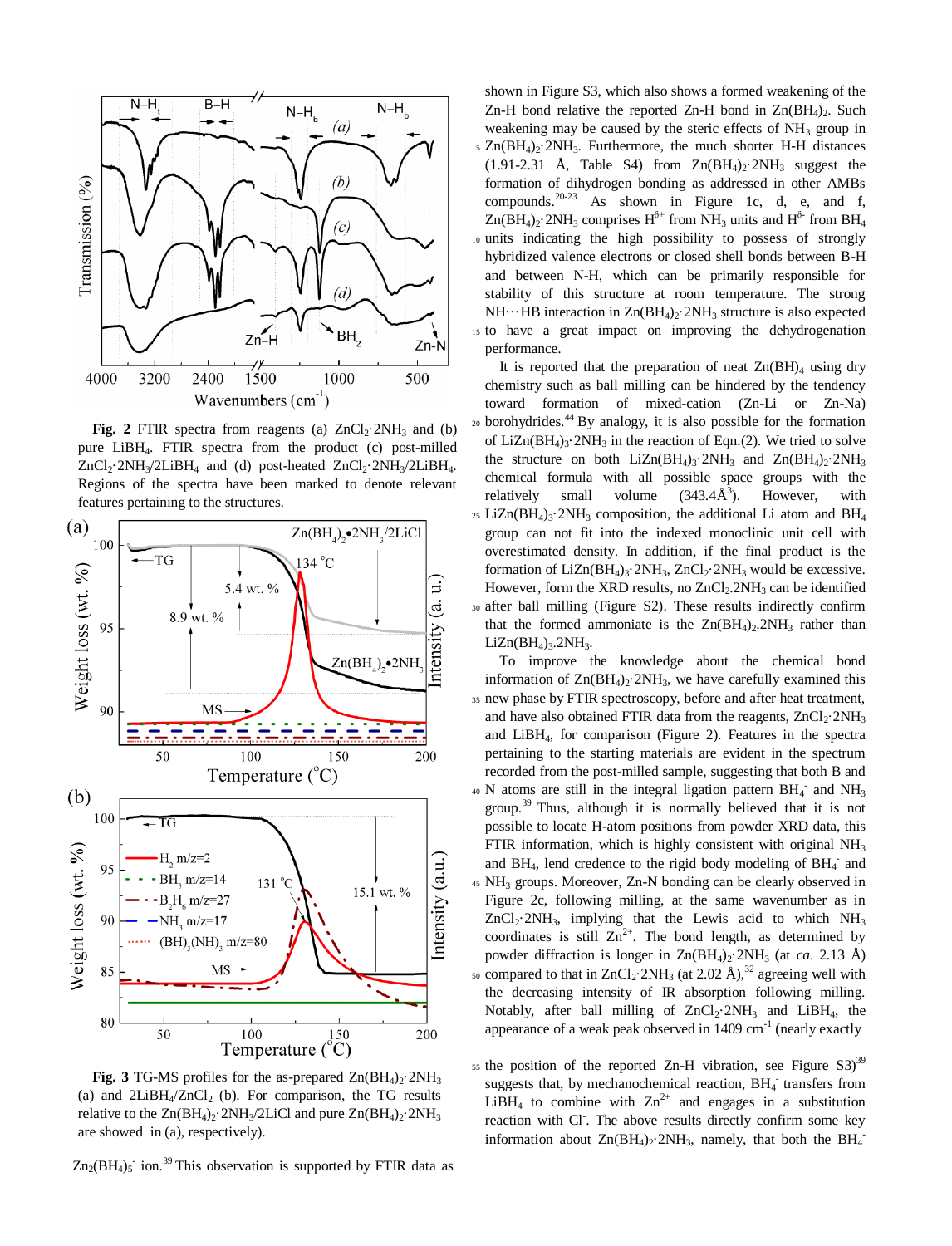

**Fig. 4** Isothermal curves for hydrogen desorption of  $Zn(BH_4)_2$ :  $2NH_3$  at various temperatures. The results are calculated relative to the pure  $Zn(BH_4)_2$ <sup>2</sup>NH<sub>3</sub>.



**Fig. 5** In-situ variable temperature high resolution powder XRD data collected from  $Zn(BH_4)$ <sup>2</sup> $NH_3$ . The compound was heated to selected temperatures at fine temperature steps. Asterisks (\*) mark the position of  $Zn(BH_4)_2$ ·2NH<sub>3</sub> diffraction peaks, peaks relating to impurities are also indicated.

and the ligand  $NH<sub>3</sub>$  subunits remain intact in the new structure; and  $\text{Zn}^{2+}$  is observed to have bonded with both the NH<sub>3</sub> and BH<sub>4</sub> groups.

#### **Dehydrogenation performance and pathway**

- In order to emphasize the positive effect of the coordinated NH<sub>3</sub>, ZnCl<sub>2</sub>/2LiBH<sub>4</sub> was milled together under the same condition as  $ZnCl_2·2NH_3/2LiBH_4$  and laboratory XRD data were acquired to confirm the identity of the synthesized phase (see Figure S4). According to the previous literatures, the ball milled
- 10 products of ZnCl<sub>2</sub>/2LiBH<sub>4</sub> turn out to be a mixed-metal (Zn-Li) borohydride  $(ZnLi(BH_4)_3)$ .<sup>44</sup> Figure 3 shows the thermal decomposition performance of the as-prepared  $Zn(BH_4)_2$ :  $2NH_3$ compared to the as-prepared  $ZnLi(BH_4)$ <sub>3</sub>. As seen from the mass spectrometry (MS) profiles(Figure 3a), the  $H_2$  desorption from
- 15 Zn(BH<sub>4</sub>)<sub>2</sub>·2NH<sub>3</sub> starts at around 90 °C and ends before 150 °C with one peak centered at 127 °C, and no ammonia, boranes and borazine impurities were detected throughout the heating. By contrast, the MS results of the ball milled  $ZnCl<sub>2</sub>/2LiBH<sub>4</sub>$  confirm that a significant volume of diborane,  $B_2H_6$ , accompanies the  $20$  evolution of  $H_2$ , leading to a large mass loss of 15.1 wt.% (Figure
- 3b). Furthermore, the quantity of  $H_2$  released (about 5.7 equiv., see Figure S5) before 200 °C determined by volumetric measurement agrees very well with the value calculated based upon to the TGA result (ca.  $5.74$  mole  $H_2$ ), which shows a weight 25 loss of 8.9 wt.% for pure  $Zn(BH_4)_2$ :  $2NH_3$  (accounting for 5.36 wt.% in  $Zn(BH_4)_2$ :  $2NH_3/2LiCl$  mixture). Clearly, the adduct of  $NH_3$  plays a crucial role in ensuring the purity of  $H_2$  and suppressing  $B_2H_6$  release. Furthermore, the dehydrogenation of  $Zn(BH_4)_2$ <sup>2</sup>NH<sub>3</sub> was investigated using isothermal volumetric <sup>30</sup> hydrogen release measurements at various temperatures. As shown in Figure 4, approximately 5.5 equiv. hydrogen can be released within 35 min at 100 °C, suggesting favorable kinetics for this hydrogen storage material. Using increasing temperatures, from 115 °C to 135 °C, hydrogen release time can <sup>35</sup> be reduced from 15 min to 10 min, respectively. This faster release is accompanied by an increase in the volume of hydrogen released, to *ca*. 5.7 equiv. hydrogen, corresponding to 8.9 wt.% at 115 °C.

The differential scanning calorimetry (DSC) results from the 40 thermal decomposition of  $Zn(BH_4)_2$  2NH<sub>3</sub> (Figure S6) reveal that the decomposition is preceded by one small endothermic signal which occurs without any mass loss between 72-90 °C, originating from the melting of  $Zn(BH_4)_2$  2NH<sub>3</sub>. This melt point was visually confirmed by heating  $Zn(BH_4)_2$ .  $2NH_3$  in an Argon filled transparent vial. A maximum exothermic peak appeared at ca. 131 °C, corresponding to the release of hydrogen. Integration of the differential heat in the range of 90-160 °C yields a heat of decomposition of approximately -15 kJ mol<sup>-1</sup>  $H_2$ , which is lower than that of AB  $(-21 \text{ kJ mol}^{-1} \text{ H}_2)$ .<sup>45</sup> Although the exothermic 50 dehydrogenation of  $Zn(BH_4)_2$  :  $2NH_3$  suggests that a direct reversibility of rehydrogenation from the decomposed products is infeasible, recent results on the reversible rehydrogenation via a chemical route conducted in AB system $46$  illuminate the possibility of a more feasible chemical reversibility of  $55$  Zn(BH<sub>4</sub>) $\cdot$ -2NH<sub>3</sub> due to its lower exothermicity than AB upon decomposition.

From the *in-situ* X-ray diffraction data shown in Figure 5, the changes undergone by the sample are reflected in the diffraction data and can be correlated to melting and  $H_2$  desorption observed  $60$  in the MS and DSC results. At 26  $^{\circ}$ C, the as-prepared  $Zn(BH_4)_2$ <sup>2</sup>NH<sub>3</sub> can be clearly identified with intense and sharp Bragg diffraction peaks in the angle range of 5-30 degrees, indicative of long-range crystalline order of the material. Aside from the presence of LiCl, which is a by-product of 65  $Zn(BH_4)_2$ ·2NH<sub>3</sub> synthesis, a number of peaks with relatively weak intensity relating to Zn are also observed; these suggest the fractional decomposition of  $Zn(BH_4)_2$ . 2NH<sub>3</sub> due to the ball milling. Fractional decomposition is supported by  $11B$  NMR results which show small B-N-H peaks (see Figure S7). As the <sup>70</sup> temperature increases during the diffraction experiment the data reveal an abrupt absence of  $Zn(BH_4)_2$ .  $2NH_3$  and the presence of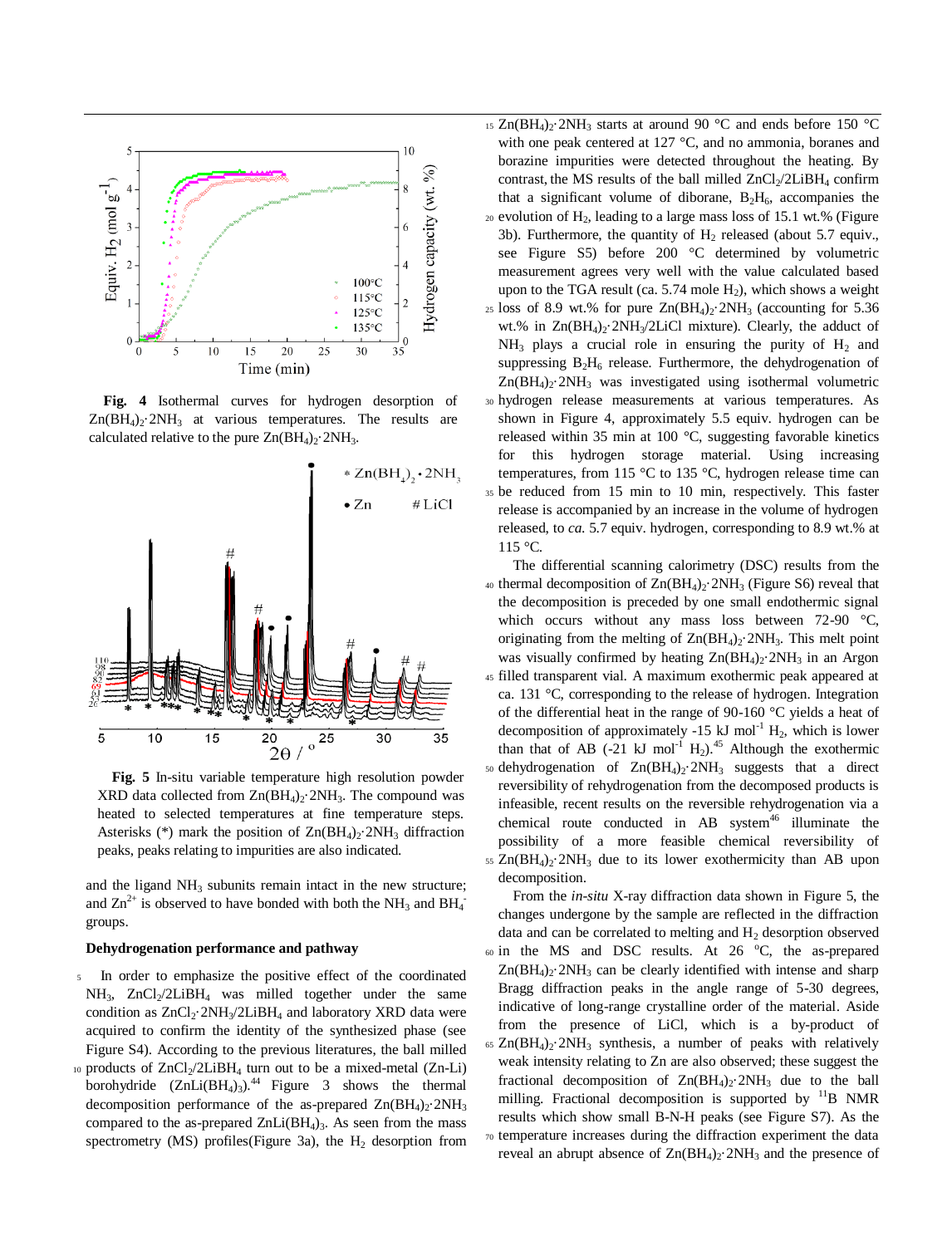

**Fig.** 6<sup>11</sup>B NMR of (a) post-milled  $Zn(BH_4)_2$ ·2NH<sub>3</sub> and following heating to (b) 100  $\degree$ C and (c) to 200  $\degree$ C. The heat rate was  $10^{\circ}$ C min<sup>-1</sup>.

an amorphous phase, at *ca*.  $69^{\circ}$ C due to the melting of  $Zn(BH_4)_2$ . 2NH<sub>3</sub>. We note that the similar phase change (solid to viscous liquid) is also observed in the dehydrogenation process of  $Mg(BH_4)_2$  2NH<sub>3</sub>.<sup>20</sup> It suggests that with the temperature increase <sup>5</sup> some similar amorphous intermediate(s), e.g. the B-N cleavage, may occur before H<sub>2</sub> release in both  $Zn(BH_4)$ <sup>2</sup>NH<sub>3</sub> and  $Mg(BH_4)_2$ <sup>2</sup>NH<sub>3</sub>. As the temperature increases further the psuedomolecular structure of  $Zn(BH_4)_2$ . 2NH<sub>3</sub> continues to decompose and the intensity of the Zn peaks increase until they 10 reach a maximum at around 110 °C. Decomposition of  $Zn(BH_4)_2$ ·2NH<sub>3</sub> with hydrogen release starts at *ca*. 90 °C; no crystalline phases are observed, however, an amorphous form of  $Zn(BH_4)_2$ <sup>2</sup>NH<sub>3</sub> may be an intermediate phase and Zn is therefore

the only crystalline product in this  $H_2$ -desorption process. It is <sup>15</sup> worth noting that the role of LiCl in the dehydrogenation of  $Zn(BH_4)$ <sup>2</sup>NH<sub>3</sub> has yet to be demonstrated or ruled out; however, this investigation relies on developments in phase separation and sample purification. It is believed that the imperceptible changes in peak intensity and width pertaining to <sup>20</sup> LiCl in the in-situ XRD patterns may imply that there is no interaction between  $Zn(BH_4)$ <sup>2</sup> $N$ H<sub>3</sub> and LiCl.

The fact that only Zn can be observed for the decomposed  $Zn(BH_4)_2$ <sup>2</sup>NH<sub>3</sub> (Figure 5) indicates that any other decomposition products which may have formed could only be present as <sup>25</sup> amorphous phases. FTIR results reveal that, all of the B-H bonds, including B-H bending and stretching modes, are almost undetectable for the decomposed  $Zn(BH_4)$ <sup>2</sup>NH<sub>3</sub> (Figure 2), while the other signals, including Zn-H, N-H and Zn-N, occur at the same position but decrease in intensity. The surviving <sup>30</sup> absorption peaks imply that the final amorphous compound should consist of Zn-H, N-H and Zn-N bonds. The solid-state  $^{11}B$ NMR results provided some additional valuable hints in the composition evolution and hydrogen release process of  $Zn(BH_4)_2$ ·2NH<sub>3</sub>. Figure 6 shows <sup>11</sup>B NMR results for the as-<sup>35</sup> prepared sample which reveal a primary boron species with a chemical shift of -44.1 ppm; this is assigned to the boron nucleus in the tetrahedral  $BH_4$  units.<sup>47</sup> Meanwhile, one comparatively weak peak is observed at 0.4 ppm, indicating that detectable changes occurred in the chemical environment of the B atoms 40 compared to the BH<sub>4</sub><sup>-</sup> molecules derived through mechanical milling. This, again, suggests the possibility of partial decomposition of  $Zn(BH_4)_2$ :  $2NH_3$  (see Figure S7). After heat treatment to 100 °C, one weak peak at 15.0 ppm was observed along with the peak of 0.4 ppm (see Figure S7). The appearance <sup>45</sup> of these two weak peaks suggests that the chemical environment of fractional B atom shifts to the lower fields intensively compared to the tetrahedral  $BH_4^-$  since the formation of  $HBN_2$ and/or  $BN_3$ .<sup>48</sup> In addition, the chemical shift, which is assigned to

**Table 1.** Summarization of calculated crystal structures and selected atomic distances of  $Me(BH<sub>4</sub>)<sub>2</sub>$ :  $2NH<sub>3</sub>$  (Me=Zn, Mg, Ca).

| Crystal system  | $Zn(BH_4)$ <sup>2NH<sub>3</sub></sup><br>monoclinic | $Mg(BH_4)$ , 2NH <sub>3</sub><br>orthorhombic | $Ca(BH_4)$ <sup>2NH<sub>3</sub></sup><br>orthorhombic |
|-----------------|-----------------------------------------------------|-----------------------------------------------|-------------------------------------------------------|
| Space-group     | P1211(4)                                            | Pbca $(61)$                                   | P b c n $(60)$                                        |
| Cell parameters | $a=6.4919 \text{ Å}$                                | $a=9.3612 \text{ Å}$                          | $a=6.4728$ Å                                          |
|                 | $b=8.8878 \text{ Å}$                                | $b=17.9632 \text{ Å}$                         | $b=8.2730 \text{ Å}$                                  |
|                 | $c=6.4625$ Å                                        | $c=8.7252 \text{ Å}$                          | $c=12.4126$ Å                                         |
|                 | $\beta = 91.8200^{\circ}$                           |                                               |                                                       |
| M-H             | 1.887                                               | 2.026                                         | 2.414                                                 |
|                 | 1.897                                               | 2.058                                         | 2.469                                                 |
|                 | 1.956                                               | 2.191                                         | 2.515                                                 |
|                 | 2.590                                               | 2.655                                         | 2.987                                                 |
|                 | 2.623                                               | 2.663                                         | 3.089                                                 |
|                 |                                                     |                                               |                                                       |
| M-B             | 2.281                                               | 2.261                                         | 2.769                                                 |
|                 | 2.286                                               | 2.394                                         | 2.960                                                 |
|                 |                                                     |                                               |                                                       |
| $M-N$           | 2.078                                               | 2.140                                         | 2.517                                                 |
|                 |                                                     | 2.142                                         |                                                       |
| H-H             | 1.905                                               | 2.081                                         | 2.026                                                 |
|                 | 2.003                                               | 2.192                                         | 2.332                                                 |
|                 | 2.177                                               | 2.230                                         | 2.438                                                 |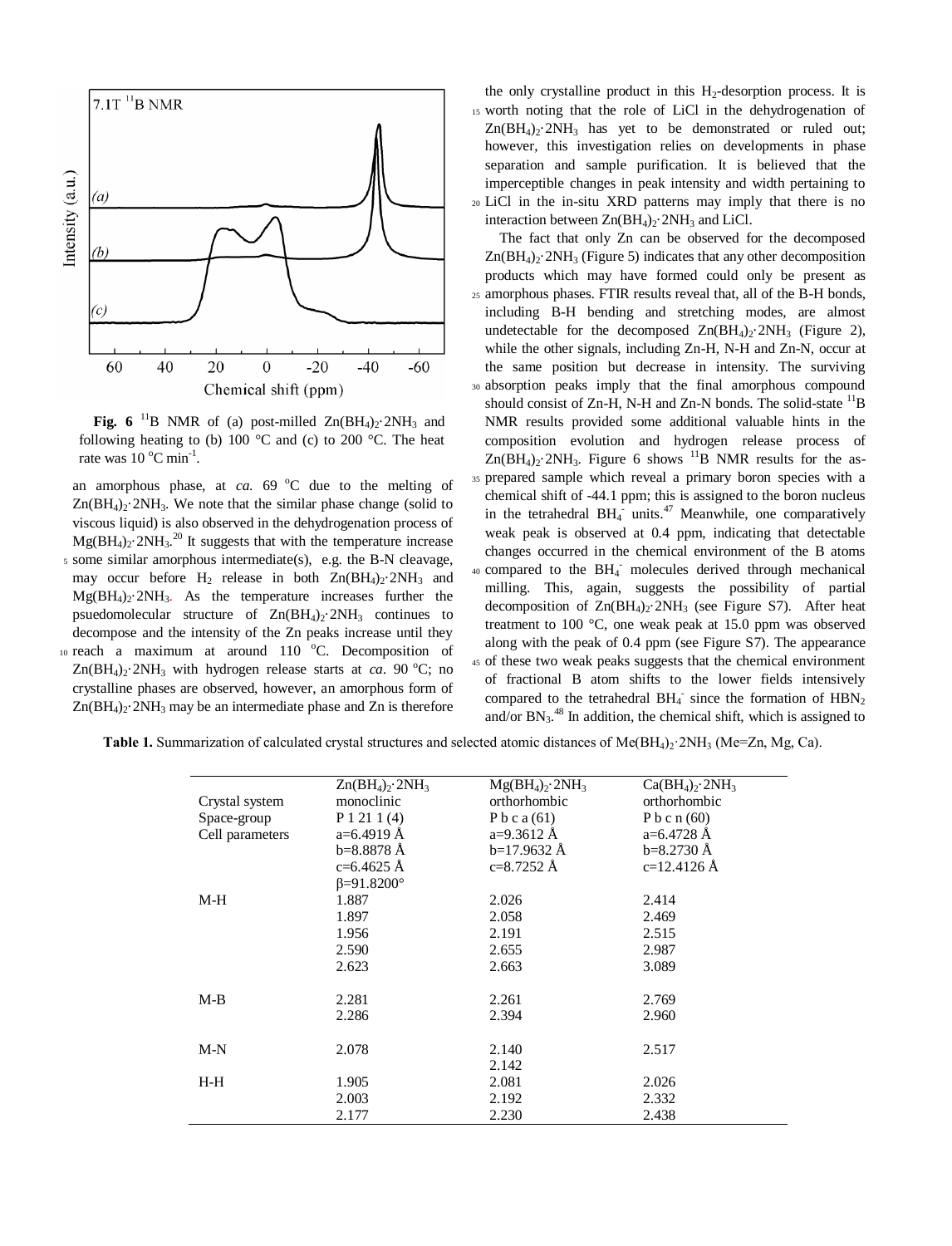$BH<sub>4</sub>$ , is still observed at -43.1 ppm. <sup>47</sup> Upon further heating to 200 °C, the peaks corresponding to  $HBN_2$  and/or  $BN_3$  (observed at 17.4 ppm and -3.1 ppm) increased in intensity which coincides with the peak of BH<sub>4</sub> diminishing totally (Figure 6c). By

<sup>5</sup> combination of the XRD, FTIR, NMR and elementary analysis of the end-products (N: H ratio is 1:1) results, as well as the thermolysis results, the dehydrogenation of  $Zn(BH_4)_2$ :  $2NH_3$  can be speculated as:

 $2Zn(BH_4)_2.2NH_3 \rightarrow Zn + Zn(BNH)_2 + 13H_2(2)$ 

- <sup>10</sup> The calculated weight loss of the Eqn. (2) is ca. 10 wt.%, 1.1 wt.% higher than the experimental result, which can be explained by a fraction of decomposition of  $Zn(BH_4)_2$ . 2NH<sub>3</sub> during the ball-milling, demonstrated by the XRD and <sup>11</sup>B NMR results (Figure S2 and Figure S7). From the results above, it is concluded
- 15 that the dehydrogenation mechanism of  $Zn(BH_4)_2$ . 2NH<sub>3</sub> could be generally traced to the combination of the positive and negative H atoms from [NH] and [BH] sources, respectively. However, On condition that a balanced reaction of BH and NH occurs in the  $Zn(BH_4)$ <sup>2</sup>NH<sub>3</sub>, the final products should remain excessive BH
- <sup>20</sup> groups. This is opposite to the IR results, which gives the evidence of residual NH groups but not BH groups. Therefore, a H transfer from B to N may occur in  $\text{Zn}(BH_4)_2$ .  $2NH_3$  upon dehydrogenation. Anyhow, the dehydrogenation pathway of ammoniates of Zn-based borohydrides is somewhat different with
- 25 the other reported AMBs,  $^{20-23}$  e.g. Mg(BH<sub>4</sub>)<sub>2</sub>·2NH<sub>3</sub>, in which the metal cations in the dehydrogenated products are always bonded to the BN species.

# **Electronic structure and chemical bonding analysis**

- In order to gain a better understanding of the structure and 30 dehydrogenation properties of  $Zn(BH_4)_2$ . 2NH<sub>3</sub>, we compare it with two other similar compounds, which are summarized in Table 1. By comparing the Me-H and Me-N (Me = Ca, Mg or Zn) interatomic distances of these materials, it is possible to correlate the structural features of these materials with the dehydrogenation 35 performance. The average distance of Ca-H in  $Ca(BH<sub>4</sub>)<sub>2</sub>$ .  $2NH<sub>3</sub>$  is
- 2.414 Å. While in  $Mg(BH_4)_2$  2NH<sub>3</sub>, that distance is ca. 2.026 Å. In  $Zn(BH_4)_2$ ·2NH<sub>3</sub>, the average distance is significantly lower, at

1.887 Å. In each case the metal cation is similarly coordinated and the ionic radii of  $Ca^{2+}$ ,  $Mg^{2+}$ , and  $Zn^{2+}$  are 100, 72 and 74 pm, <sup>40</sup> respectively. Thus, the hydrogen atoms bonded to boron are expected to show increasing anionic character with decreasing Me-H bond distance, in the order of  $Ca(BH_4)_2$ -2NH<sub>3</sub>,  $Mg(BH_4)_2$ ·2NH<sub>3</sub> to  $Zn(BH_4)_2$ ·2NH<sub>3</sub>. Thereby, affording  $Zn(BH_4)_2$ <sup>2</sup>NH<sub>3</sub> improved dehydrogenation capacity. The Zn-N

- 45 and Mg-N average distances are comparable in Me( $BH<sub>4</sub>$ )<sub>2</sub>·2NH<sub>3</sub> with distances of 2.078 Å and 2.142 Å, respectively. While the Ca-N distance is surprisingly long, at 2.517 Å, which may contribute to the ammonia detachment under inert atmosphere<sup>21</sup> and therefore poor dehydrogenation performance.
- <sup>50</sup> The calculated electronic density of states (DOS) (Figure 7) show all structures have a similar finite energy gap in general (Zn 4.8 eV, Mg 4.9 eV, Ca 5.1 eV), therefore they all exhibit nonmetallic features. All calculated DOSs show similar features. From the projected DOS plots, it can be seen that the lower
- <sup>55</sup> valence band (VB, -16 to -10 eV) is dominated by N electrons and H electrons in all three compounds. The middle VB, (-10 to - 5 eV) is dominated by N states, B states and H states in all three compounds, indicating effective overlapping and forming of very strong bonds. This is consistent with the following analysis of the
- <sup>60</sup> electron localization function plots, *i.e.*, the high ELF value near B-H and N-H atoms. Furthermore, in the upper VB region (-5 to 0 eV), metal (Mg, Ca, Zn), B, N and H electrons dominate, indicating strongly hybridized B-N-H states, which suggests that metal atoms have some interaction with the surrounding atoms.
- <sup>65</sup> Mg and Ca electrons have negligible contribution near the Fermi energy, while Zn elections have a larger contribution. It should be noted that Zn has high states in the -5 to -3 eV VB range, which overlaps with B-N-H states, indicating that Zn forms bonds with surrounding atoms. This may explain the favorable  $70$  dehydrogenating properties of  $Zn(BH_4)_2$ ·2NH<sub>3</sub> comparing with  $Ca(BH<sub>4</sub>)<sub>2</sub>·<sub>2</sub>NH<sub>3</sub>$  and  $Mg(BH<sub>4</sub>)<sub>2</sub>·<sub>2</sub>NH<sub>3</sub>$ . In the conduction band (CB), the main contributions are from metal, B and H atoms, while N contributes negligibly to the CB.



**Fig. 7** Electronic density of states for  $Zn(BH_4)_2.2NH_3$ ,  $Mg(BH_4)_2.2NH_3$  and  $Ca(BH_4)_2.2NH_3$ . Total DOS results are shown for each material, followed by DOS results for M, B, N, and H.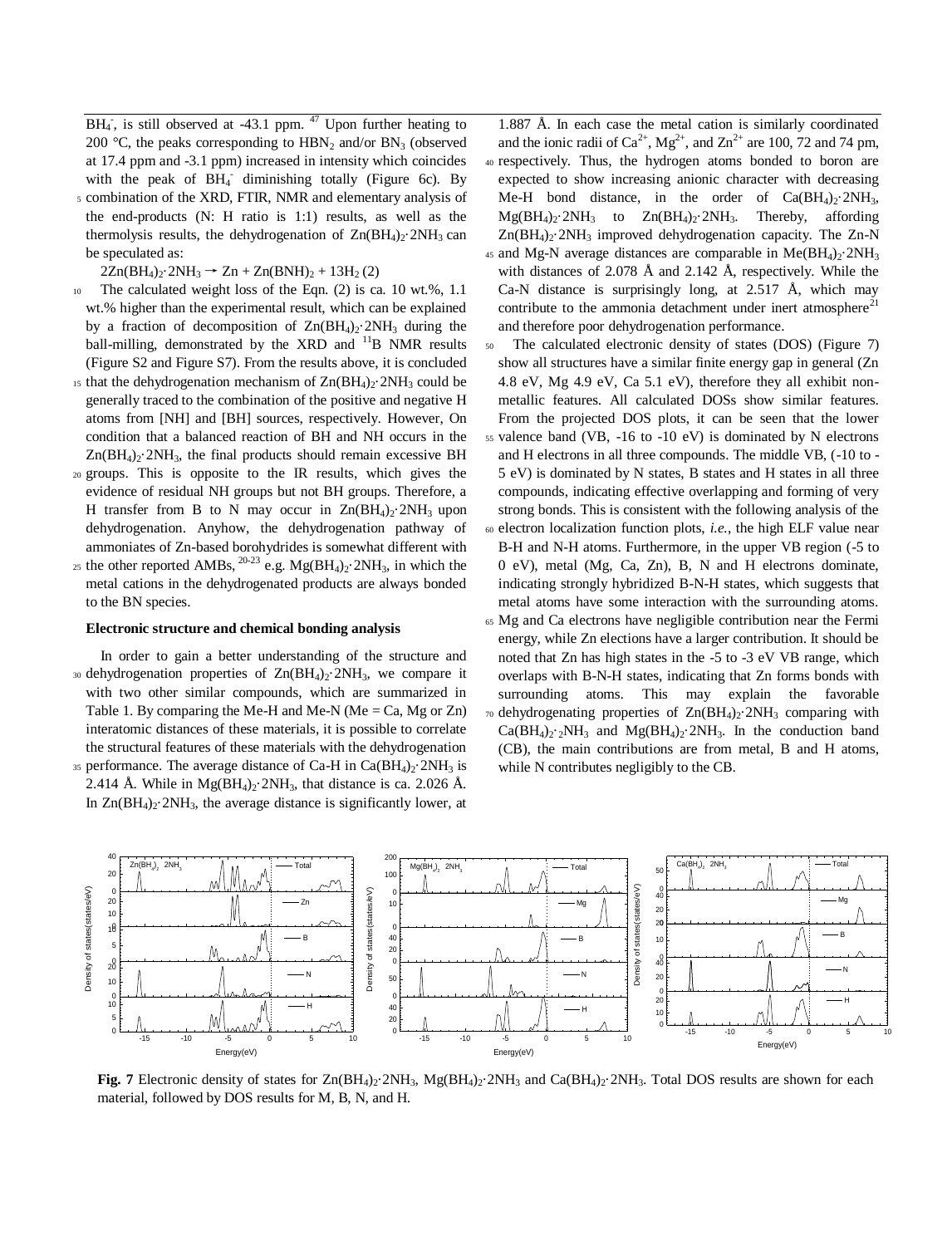

**Fig. 8** Electron localization function (ELF η) for  $Zn(BH_4)_2 \cdot 2NH_3$ ,  $Mg(BH_4)_2 \cdot 2NH_3$  and  $Ca(BH_4)_2 \cdot 2NH_3$ . An isosurface of  $\eta = 0.15$  has been used in all figures, 2D cross section cut through M, B, N, and H atoms.

**Table 2.** Summary of dehydrogenation peak temperature  $(D_p)$ , Pauling electronegativity  $(\chi_p)$  and H<sub>2</sub> and NH<sub>3</sub> evolution for  $Zn(BH_4)_2.2NH_3$ ,  $Mg(BH_4)_2.2NH_3$ , and  $Ca(BH_4)_2.2NH_3$ .

| Samples                  |            | $Zn(BH_4)$ , 2NH <sub>3</sub> | $Mg(BH_4)$ , 2NH <sub>3</sub> | $Ca(BH_4)_{2}$ . $2NH_3$ |
|--------------------------|------------|-------------------------------|-------------------------------|--------------------------|
| $\chi_p$                 |            | 1.65                          | 1.31                          | 1.0                      |
| $Dp\ (C)$                |            | 127                           | ~200                          | $\sim 280^{\rm a}$       |
| $H_2$ released (wt. %)   | Observed   | 8.9 <sup>b</sup>              | $12.3 \times 13.1$            | $12.3^{\rm a}$           |
|                          | Calculated | 10.8 <sup>b</sup>             | 16                            | 13.5                     |
| $NH3$ released           | Observed   | $\overline{0}$                | $0 - 0.8$                     | 32.7                     |
|                          | Calculated | 26.4                          | 38.6                          | 32.7                     |
| References<br>This paper |            | 20                            | 21                            |                          |

<sup>a</sup> Nearly no hydrogen releases from Ca(BH<sub>4</sub>)<sub>2</sub>.2NH<sub>3</sub> under the dynamic flow mode, and the listed value is obtained as the

dehydrogenation of  $Ca(BH_4)_2$ :  $2NH_3$  conducted in closed vessel under ammonia atmosphere.

<sup>*b*</sup> The H<sub>2</sub>-evolution was estimated based on a pure  $Zn(BH_4)_2$ <sup>2</sup>NH<sub>3</sub> sample

In order to further analyse the chemical bonding of the materials, the electron localization function (ELF) has also been calculated as shown in Figure 8. ELF is based on the Hartree-Fock pair probability of parallel spin electrons and can be <sup>5</sup> calculated in density functional theory from the excess kinetic energy density due to Pauli-repulsion.<sup>49, 50</sup> This function produces easily understandable, pictorially informative patterns of chemical bonding and is widely used to describe and visualize chemical bonding in molecules and solids.<sup>50</sup> As described earlier,

- $10$  in the case of Zn or Mg they each directly coordinates with 2 BH<sub>4</sub> groups and  $2$  NH<sub>3</sub> groups, while each Ca atom directly coordinates with  $4 \text{ BH}_4$  groups and  $2 \text{ NH}_3$  groups nearby. In Figure 8, the distribution of ELF in all structures shows the high Figure 8, the distribution of ELF in all structures shows the high La(BH<sub>4)2</sub>.2NH<sub>3</sub> conducted in closed vessel und<br>ELF value near B-H and N-H atoms. This indicates strongly ss atmosphere. Favorable dehydrogenation perform
- <sup>15</sup> hybridized valence electrons or closed shell bonds between B and nybridized valence electrons or closed shell bonds between B and in the Mg(BH<sub>4</sub>)<sub>2</sub>·2NH<sub>3</sub>, which can release total or 13.1<br>H and between N and H, i.e. covalent bonding. The spherical before 400 °C. Like Mg(BH<sub>4</sub>)<sub>2</sub>·2NH shell attractors around the H atoms are highly distorted, indicating H atoms are seen by the surrounding H atoms and have strongly localized electrons. The valence shell of the Mg and Ca  $\overline{a}$  ao of inert gas only yields NH<sub>3</sub> a
- <sup>20</sup> atoms in the crystal structures is nearly spherical and with low ELF value, which indicates delocalized electrons, while the Zn

shell is slightly distorted indicating interaction with nearby atoms. No additional attractors were found in between B and N atoms. This suggests there is no direct ionic bonding between B  $_{25}$  and N sites;  $BH<sub>4</sub>$  and  $NH<sub>3</sub>$  groups are only interacting through bonded H atoms. A feature of note is that an attractor can be seen in between metal and N atoms in all structures, which bias toward the N atom. This can be interpreted as ionic bonding characterization between NH<sub>3</sub> groups and metal atoms.

The decomposition behaviours of these three materials are summarized in Table 2. It can be seen that almost no hydrogen is released from  $Ca(BH_4)_2$ :  $2NH_3$  under the dynamic flow mode, and the listed value is obtained as the dehydrogenation of  $Ca(BH<sub>4</sub>)<sub>2</sub>·2NH<sub>3</sub>$  conducted in closed vessel under ammonia <sup>35</sup> atmosphere. Favorable dehydrogenation performance is observed in the  $Mg(BH_4)_2$ . 2NH<sub>3</sub>, which can release total of 13.1 wt % H<sub>2</sub> before 400 °C. Like  $Mg(BH_4)_2$  2NH<sub>3</sub>, the calcium analogue has an equivalent number of  $BH<sub>4</sub>$  and  $NH<sub>3</sub>$  groups. However, the decomposition of calcium borohydride diammoniate under a flow  $40$  of inert gas only yields NH<sub>3</sub> and later Ca(BH<sub>4</sub>)<sub>2</sub>; no hydrogen is detected by mass spectroscopy.<sup>21</sup> When conducting volumetric release measurement in a closed vessel, the Ca analogue releases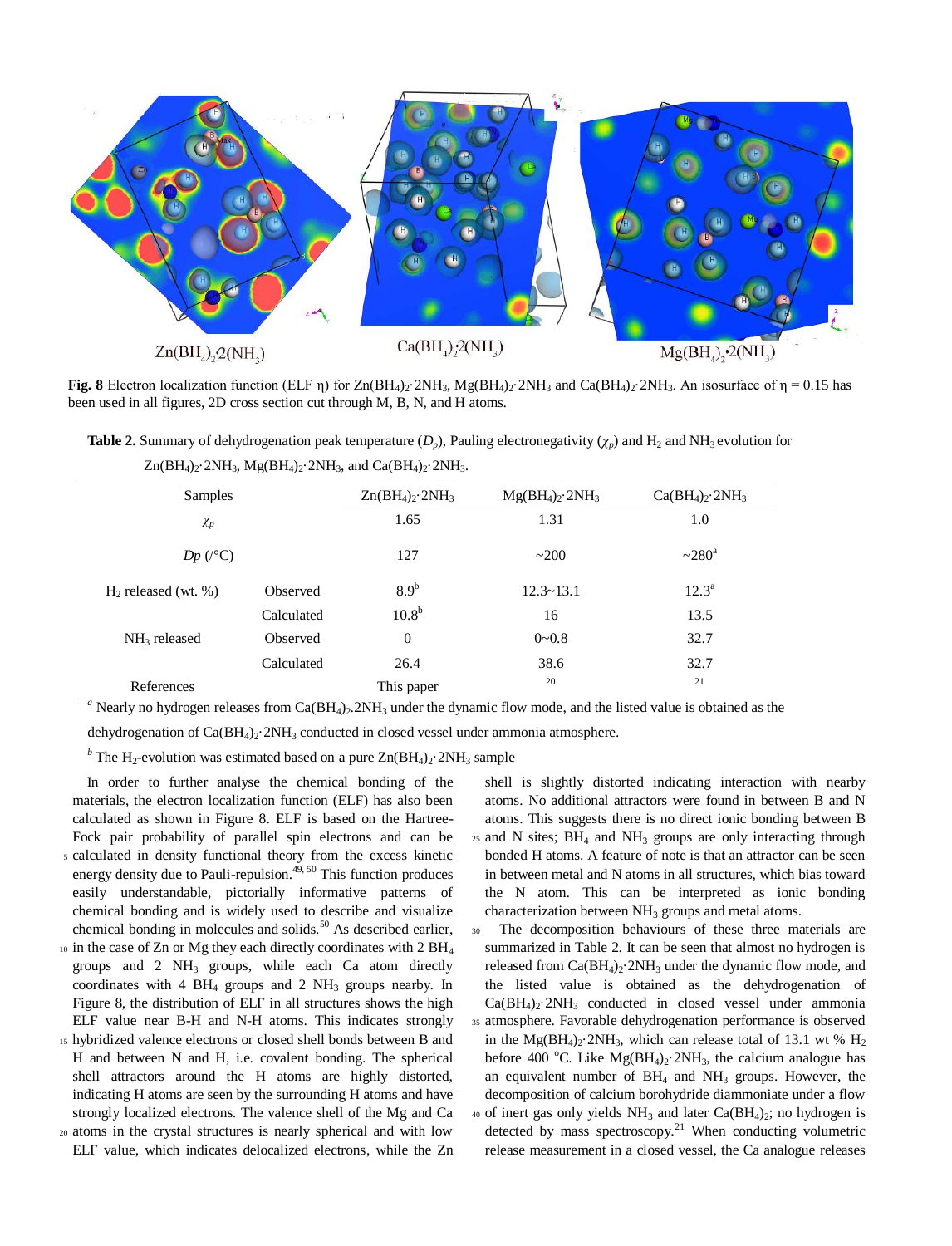H<sup>2</sup> instead of NH3, after sample melting. It is proposed that in a closed vessel NH<sub>3</sub> remains in the vicinity of the  $Ca(BH<sub>4</sub>)<sub>2</sub>$ , and thus increases the chance of interaction with  $BH<sub>4</sub>$  group.<sup>21</sup> In the case of  $Zn(BH_4)_2$ ·2NH<sub>3</sub>, 8.9 wt.% hydrogen is released under

- <sup>5</sup> isothermal conditions at 115 °C within 10 min without any undesirable  $NH_3$  and/or  $B_2H_6$  evolved during the decomposition. As summarized in Table 2, it shows that the dehydrogenation temperature of these AMBs is correlated to the Pauling electronegativity ( $\chi_p$ ) of metal cations, i.e. increased  $\chi_p$  leads to
- 10 lower decomposition temperature, suggesting that the  $\chi_{\rm p}$  of metal cations may play a crucial role in tuning the dehydrogenation temperature of AMBs. This may be due to more electronegativity of Zn atoms than that of Ca and Mg, which contributes to the increased anionic character of H in B-H and cationic character of
- <sup>15</sup> H in B-H, and thus leading to easier NH···HB interaction. Therefore, the fact that the  $Zn(BH_4)_2$ .  $2NH_3$  exhibited even lower dehydrogenation temperature than  $Ca(BH<sub>4</sub>)<sub>2</sub>$ .  $2NH<sub>3</sub>$  and  $Mg(BH_4)_2$ <sup>2</sup>NH<sub>3</sub> may attribute to its unique structure characteristic obtained by chemical alteration that incorporates
- $_{20}$  NH<sub>3</sub> with BH<sup>4-</sup> on a molecular level, which can be detailed as the deliberately introduced dihydrogen bonds and tuned cations electronegativity to adjust the temperature and purity of dehydrogenation. The regularity discussed above may provide further insights into the development of new AMBs with more

<sup>25</sup> favourable dehydrogenation performance.

### **Conclusions**

In summary,  $Zn(BH_4)_2$ :  $2NH_3$  has been mechanically synthesized via a simple ball-milling method. The crystal structure of  $Zn(BH_4)_2$ :  $2NH_3$  was solved by high resolution <sup>30</sup> powder X-ray diffraction which has been supported by evidence

- from infra-red spectroscopy and  $B<sup>11</sup>$  NMR. It has been shown, through DSC and MS, that this novel compound is able to release 8.9 wt.% hydrogen at 115 °C within 10 min without any undesirable gas accompanying this release during decomposition,
- 35 thereby demonstrating the potential of  $Zn(BH<sub>4</sub>)<sub>2</sub>$ . 2NH<sub>3</sub> for onboard hydrogen storage. Promotion of  $H_2$  evolution in  $Zn(BH<sub>4</sub>)<sub>2</sub>$ . 2NH<sub>3</sub> compared to non-ammonia Zn-base borohydride can be ascribed to the bonded ligand ammonia which is crucial for the prevention of release of  $B_2H_6$ . Furthermore, by comparing
- 40 the crystal structures of  $Me(BH_4)_2$ ·2NH<sub>3</sub> (M = Zn, Ca, Mg), it has been shown that Zn-H bonding is remarkably shorter in the Zn analogue, thus leading to increased ionic character of H. A correlation between the decreasing of M-H distance and the enhanced dehydrogenation performance has been observed. The
- <sup>45</sup> DFT calculations show that Mg and Ca electrons have negligible contribution near the Fermi energy, while Zn elections have considerable contribution; indicating that Zn forms bonding with surrounding N and H(B) atoms, which leads to the increasing reactivity of  $H^{\delta-}$  in  $Zn(BH_4)_2$  2NH<sub>3</sub>. The observations of this
- <sup>50</sup> research demonstrate that the adduct of NH3, which is close to BH<sub>4</sub> in molecular level, is an effective chemical approach for lowering the dehydrogenation temperature and restraining the emission of borane from metal borohydrides. Our findings provide useful insights and guidelines for the design and
- <sup>55</sup> synthesis of novel AMBs for hydrogen storage.

## **Acknowledgements**

This work was partially supported by the National Natural Science Foundation of China (Grant No. 51071047), the PhD Programs Foundation of Ministry of Education of China <sup>60</sup> (20090071110053), the Program for New Century Excellent Talents in Universities (NCET-08-0135) Part of this research was undertaken on the Powder Diffraction beamline at the Australian Synchrotron, Victoria, Australia. FWZ would like to thank the NCI and iVEC for computational resources.

# <sup>65</sup> **Notes and references**

*<sup>a</sup> Department of Materials Science, Fudan University, Shanghai 200433, China. Fax: +86-21-65643685; Tel: +86-21-55664581; E-mail: [yuxuebin@fudan.edu.cn](mailto:yuxuebin@fudan.edu.cn)*

*<sup>b</sup> Australian Synchrotron, 800 Blackburn Rd, Clayton 3168, Australia c*  <sup>70</sup> *Nanochemistry Research Institute, Perth 6845, Curtin University*

- † Electronic Supplementary Information (ESI) available: [Crystallographic details, XRD, MS, NMR, DSC, FTIR, and TPD results, including Figures S1-S7 and Tables S1-S4.]. See including Figures S1-S7 and Tables S1-S4.]. See DOI: 10.1039/b0000000x/
- <sup>75</sup> 1 L. Schlapbach, A. Zuttel, *Nature* 2001, **414**, 353.
- 2 S. I. Orimo, Y. Nakamori, J. R. Eliseo, A. Zuttel, C. M. Jensen, *Chem. Rev.* 2007, **107**, 4111.
- 3 B. Bogdanovic, M. Felderhoff, S. Kaskel, A. Pommerin, K. Schlichte, F. Schuth, *Adv. Mater.* 2003, **15**, 1012.
- <sup>80</sup> 4 W. Grochala, P. P. Edwards, *Chem. Rev.* 2004, **104**, 1283.
- 5 W. George, M. S. D. Crabtree, V. B. Michelle, *Phys. Today* 2004. **57**, 39.
- 6 A. Klerke, C. H. Christensen, J. Norskov, T. Vegge, *J. Mater. Chem.* 2008. **18**, 2304.
- <sup>85</sup> 7 A. Zuttel, S. Rentsch, P. Fischer, P. Wenger, P. Sudan, P. Mauron, C. Emmenegger, *J. Alloys Compd.* 2003, 356, 515; (b) P. Mauron, M. Bielmann, A. Remhof, A. Zuttel, J. H. Shim, Y. W. Cho, *J. Phys. Chem. C* 2010, 114, 16801; (c) P. Mauron, F. Buchter, O. Friedrichs, A. Remhof, M. Bielmann, C. N. Zwicky, A. Zuttel, *J. Phys. Chem.*  <sup>90</sup> *B* 2008, 112, 906.
- 8 K. Chlopek, C. Frommen, A. Leon, O. Zabara, M. Fichtner, *J. Mater. Chem.* 2007, 17, 3496.
- 9 H. R. Hoekstra, J. J. Katz, *J. Am. Chem. Soc.* 1949, 71, 2488.
- 10 Y. Nakamori, K. Miwa, A. Ninomiya, H. W. Li, N. Ohba, S. I. <sup>95</sup> Towata, A. Zuttel, S. I. Orimo, *Phys. Rev. B* 2006, 74, 045126.
	- 11 A. B. Burg, H. I. Schlesinger, *J. Am. Chem. Soc.* 1940, 62, 3425.
- 12 (a) O. Friedrichs, A. Borgschulte, S. Kato, F. Buchter, R. Gremaud, A. Remhof, A. Zuttel, *Chem. Eur. J.* 2009, 15, 5531. (b) R. B. S. Narashimhan, *Aldrichim. Acta.* 1998, 31, 19.
- <sup>100</sup> 13 M. B. Gilbert, A. K. Douglas, H. S. Joachim,H. I. Ralph, M. S. Robert III., 2007; available at: [http://www.hydrogen.energy.gov/pdfs/review07/stp\\_24\\_brown.pdf.](http://www.hydrogen.energy.gov/pdfs/review07/stp_24_brown.pdf)
- 14 (a) J. J. Vajo, S. L. Skeith, F. Mertens, *J. Phys. Chem. B* 2005, 109, 3719; (b) J. J. Vajo, W. Li, P. Liu, *Chem. Comm.* 2010, 46, 6687; (c) <sup>105</sup> J. J. Vajo, F. Mertens, C. C. Ahh, R. C. Bowman, B. Fultz, *J. Phys. Chem. B* 2004, 108, 13977.
	- 15 A. F. Gross, J. J. Vajo, S. L. Van Atta, G. L. Olson, *J. Phys. Chem. C*  2008, 112, 5651.
- 16 Z. T. Xiong, G. T. Wu, H. J. Hu, P. Chen, *Adv. Mater.* 2004, 16, <sup>110</sup> 1522.
	- 17 (a) F. E. Pinkerton, G. P. Meisner, M. S. Meyer, M. P. Balogh, M. D. Kundrat, *J. Phys. Chem. B* 2005, 109, 6; (b) F. E.; Pinkerton, M. S. Meyer, *J. Alloy. Compd.* 2008, 464, L1; (c) F. E. Pinkerton, M. S. Meyer, G. P. Meisner, *J. Alloy. Compd.* 2007, 433, 282.
- <sup>115</sup> 18 H. L. Chu, Z. T. Xiong, G. T. Wu, J. P. Guo, T. He, P. Chen, *Dalton. Trans.* 2010, 39, 10585.
	- 19 A. Gutowska, L. Li, Y. Shin, C. M. Wang, X. S. Li, J. C. Linehan, R. S. Smith, B. D. Kay, B. Schmid, W. Shaw, M. Gutowski, T. Autrey, *Angew. Chem. Int. Ed*. 2005, 44*,* 3578.